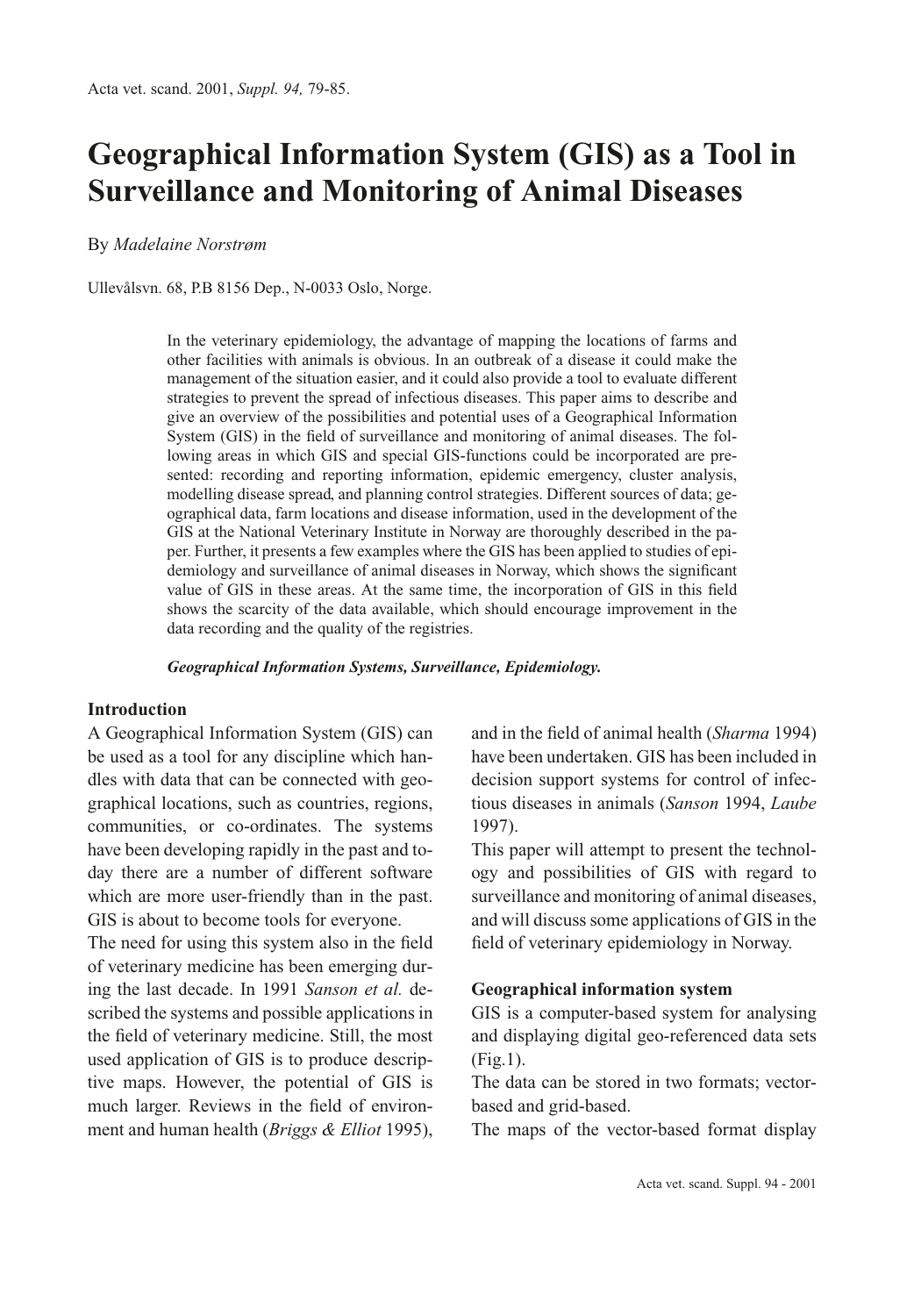

Fig. 1. The structure of a Geographical Information System.

models of the real world using points, lines and polygons. Vector digitising captures a point as a x, y co-ordinate, while a line is captured as an ordered string of such co-ordinates. A polygon is a closed line. The grid-based format of data is captured as information of each quadratic cell in a screen and could be looked at as a photo of the area. GIS displays the geo-referenced data as theme layers which can be displayed one at a time or on top of each other, like overheads on a projector. These are stored in a geo-relational database. Each feature has attribute data linked to it which is stored in a table. Attributes can be any item of a feature which relate to the map, without being a part of it. The attribute data of the object with a geographical connection is stored in tables which can be joined with the geographical data through a common identifier (ID). An ID relevant to animal disease data could be a farm or region. Numbers are to prefer as ID as character variables often can be misspelled. The farms can be visualised using points, and regions such as veterinary districts, municipalities or counties are stored as polygons.

# **Description of GIS-functions useful in the veterinary surveillance**

*Recording and reporting disease information* GIS can be used to produce maps of disease incidence, prevalence, mortality, morbidity on farm, region, or national levels. The information is more easily understood when visualised on a map. Because information on diseases often tends to be aggregated (from information on each individual herd to municipality or county level) the information loses some of its value. If the information is mapped at the farm level, only small parts of a region can be visualised at the same time.

Another way to describe the incidences of diseases in a defined area can be to create density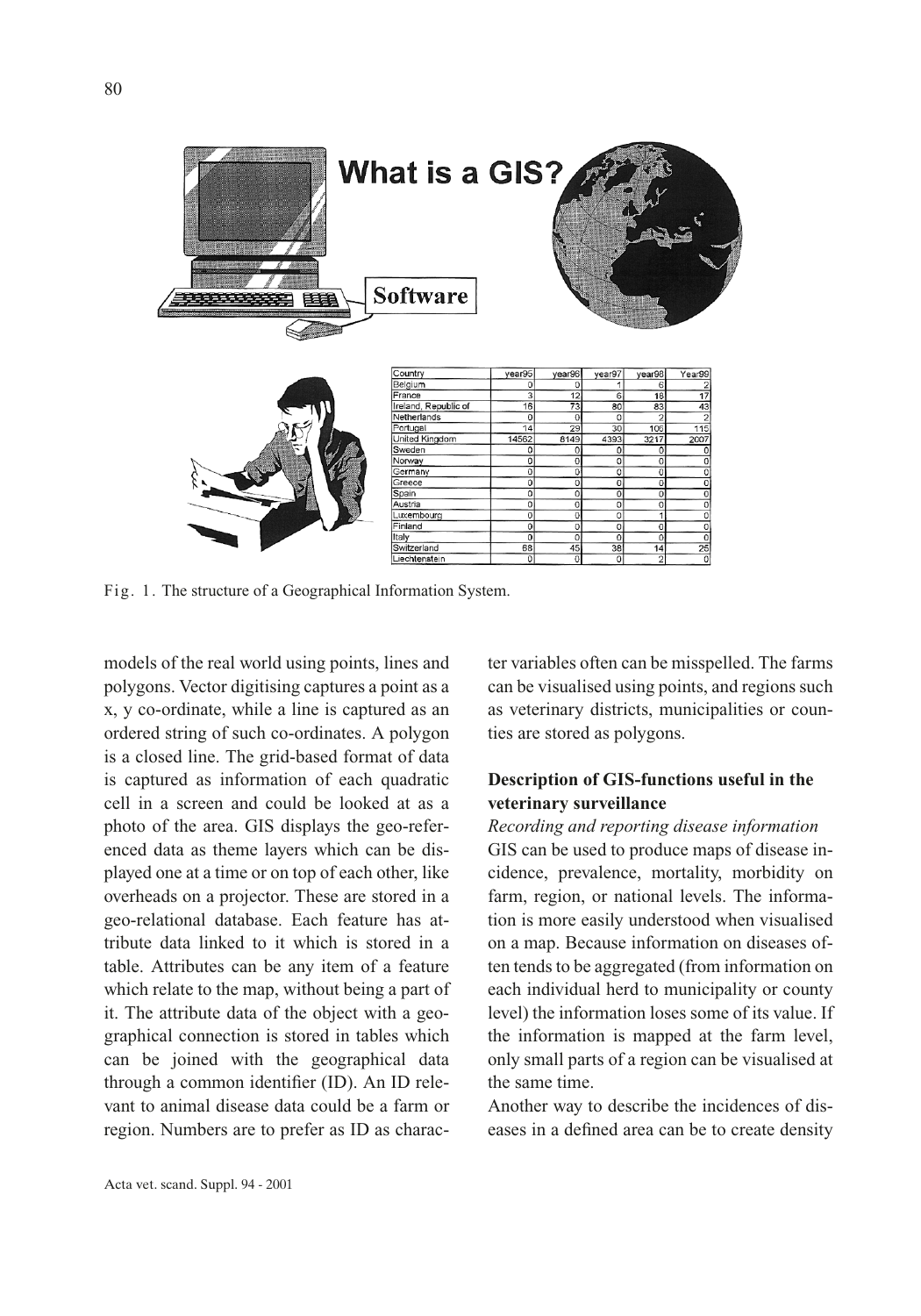maps by using the density function. The density function creates a grid with a defined cell size and gives each cell in the area a density value of the infected farms. To adjust for the underlying population, a density map of the whole population at risk is created with the same cell size. The density maps are then divided to provide a map that shows the incidence of the particular disease in each area unit at the time unit chosen. This function can further provide maps which show the spread of the disease by displaying the maps as a movie. The GIS can also be incorporated in a real time outbreak notification, as done in an eradication program of the Aujeszky's disease in North Carolina (*McGinn et al.* 1997). Maps displaying the updated situation in a region, together with farm information are important tools for field personnel and can also be incorporated in reports to producers, administrators and the media.

## *Epidemic emergency*

In case of an outbreak of an infectious disease, GIS can provide an excellent tool for identifying the location of the case farm and all farms at risk within a specified area of the outbreak. Buffer zones can be drawn around those farms as shown in Fig. 2. and with a link to tables of the addresses of the farms at risk, the farms can be informed within a short time after a notified outbreak. Buffer zones can also be generated around other risk areas or point sources, such as roads where infected cattle have been driven or around market places. Further, the maps can assist the field veterinarians to plan their work in the current situation, and for the veterinary authorities in how to handle a potential outbreak.

## *Analysis of clustering of diseases*

To analyse whether a disease is clustered in space, time or in time and space other programs



Fig. 2. A map showing an example of how buffer zones with the distance of 5, 10, and 20 kilometres were created around a fish farm with a positive isolation of Viral haemorrhagic septicaemia virus in rainbow trout (1998) to identify nearby locations of different fish farms and slaughterhouses for fish.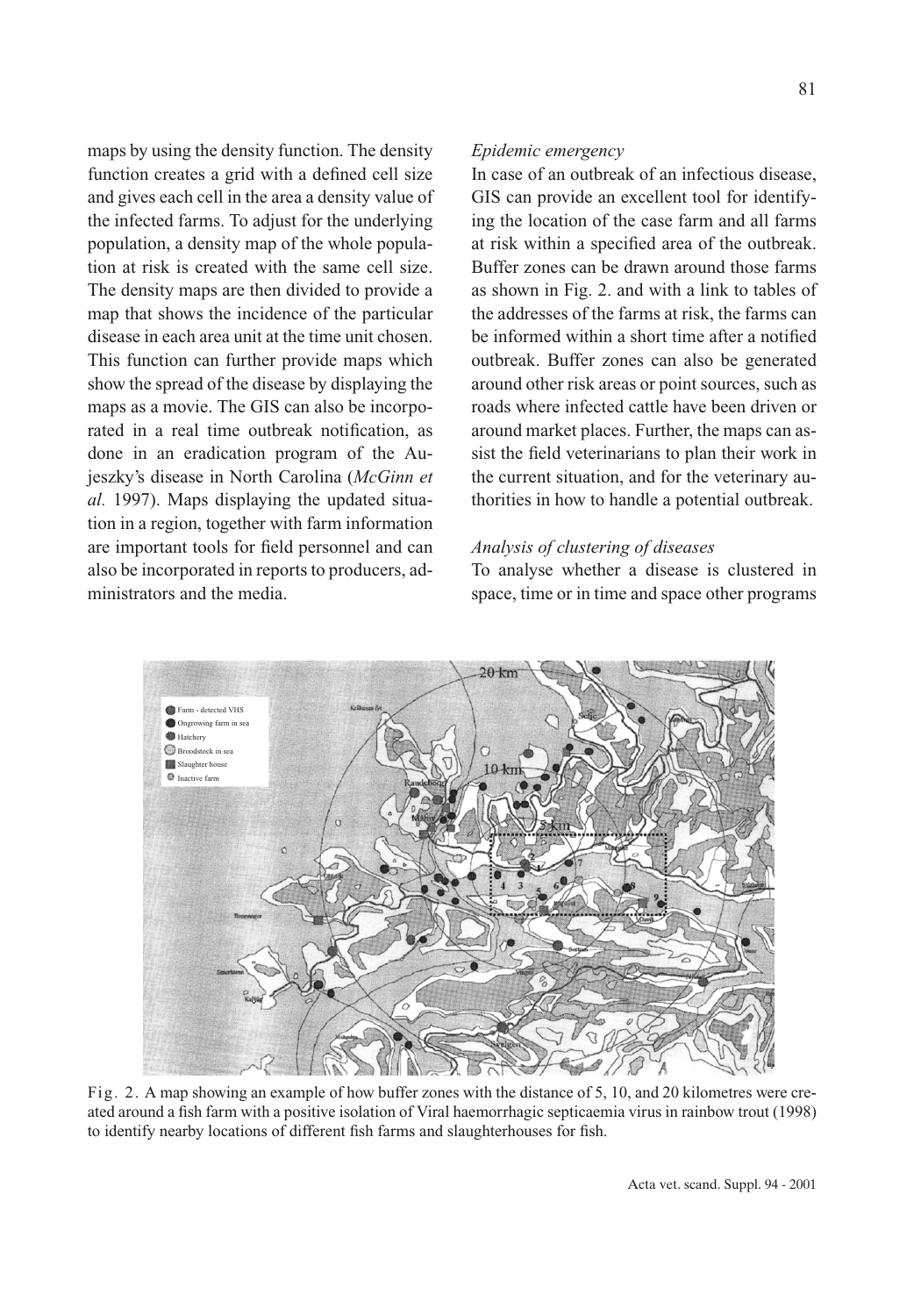still have to be used because this is not yet a standard tool in the available GIS-packages.

The visualisation of the disease rates on digital maps can be misleading because the eye tends to interpret point patterns as clusters more often than what is real. Therefore, a cluster analysis should be carried out for an objective evaluation of the reported disease cases. The results of some of the cluster analyses can, thereafter, be imported into a GIS to visualise the location of clusters or cluster areas.

### *Model disease spread*

Simulation models using programmes packages as @Risk (Palisade Corporation, Newfield, NY, USA) can be integrated within a GIS. Such simulation models can incorporate farm information such as herd size, production type as well as spatial factors like distance to the source of outbreak, population density and climate conditions, vegetation and landscape, all of which have been defined as risk factors for the spread of the modelled disease. *Sanson,* (1994) has developed a model of a potential outbreak of foot and mouth disease in New Zealand.

## *Planning disease control strategies*

The neighbourhood analysis function can be used to identify all adjacent farms to an infected farm. It is a function that identifies all adjacent features with a certain criteria to a particular feature. Contact patterns such as common use of grasslands or sources of purchasing etc. could be visualised with a so-called spider diagram. This could provide insight into the possibility of transmission of infectious diseases between herds. In the planning of eradication of diseases, GIS has the possibility to perform overlay analysis to find high or low risk areas for diseases which depend on geographical features or conditions related to the geography. Studies of trypanosomiasis (*Rogers* 1991)

and theileriosis (*Perry et al.* 1991, *Lessard et al.* 1990), are just some examples of how to use GIS to plan eradication of diseases depending on habitats of vectors or wild animal population. GIS could also be used to find areas with a low density of other farms (*Marsh et al.* 1991, *Staubach et al.* 1997, *Mc Ginn et al.* 1997) or risk areas of diseases as shown by *Staubach et al.* (1998) in case of *Echinococcus multilocularis* in foxes.

# **Description of the sources of the data used in the GIS in the field of veterinary epidemiology in Norway**

Digital maps of Norway are provided and can be purchased from the National Map Department of Norway. The geographic data consisting of themes of each geographical feature are complete for the whole country in the scales 1:1Mill. and 1:250 000. There are maps in the scale 1:50 000 for some parts of Norway.

The administrative boundaries of Norway can be divided into regions such as counties, municipalities, and in the veterinary field, veterinary districts which mostly consist of one ore more municipalities. The themes of veterinary districts were manually created and derived from the themes of the municipalities with the use of ArcView 3.1 (ESRI., Redlands, CA, USA).

The farm locations were provided by the Agriculture Property Registry, which is the official database of all information regarding agriculture in Norway. This registry includes all agricultural properties in the country, including properties with as well as without animal production. Animal producers can be found in the Registry of Production Subsidies (RPS), which records all farms which apply for financial support for their production. This registry is updated twice a year. This registry contains the production number, name, address of the applicant and number of animals in each production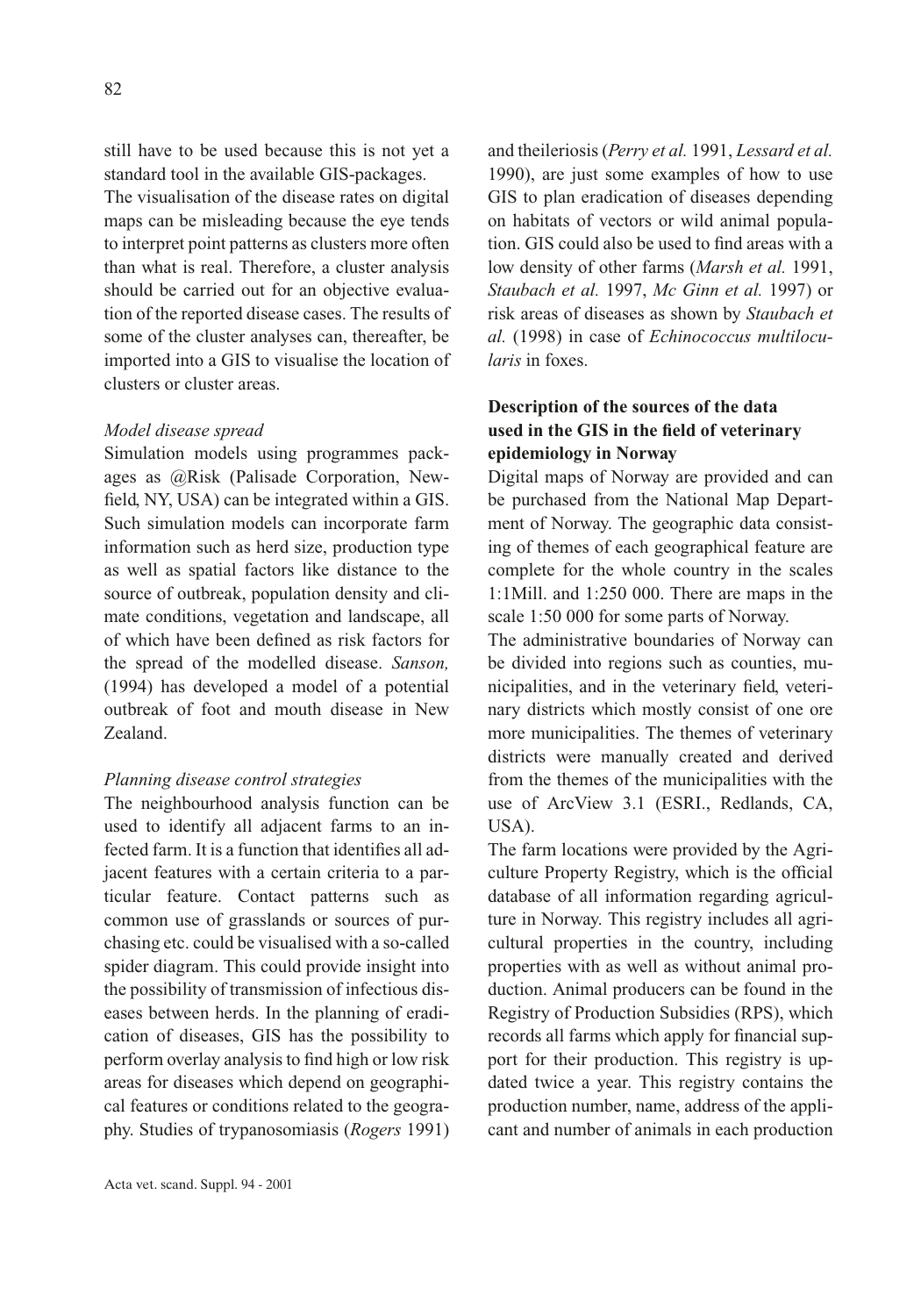

Fig. 3. The map of Norway with the distribution of cattle herds shown as number of herds in each municipality in A) and as number of herds per square kilometre within each municipality in B).

category at the day of application. The information of the locations of the farms with animal production as well as their production type and herd sizes are collected from these two registries. The disease recording system of the National Veterinary Institute includes the results from all tests of samples tested according to surveillance programs as well as diagnostic purposes of disease investigation. Today, all information about disease status in the counties, municipalities or on each farm can be collected from this database and imported into ArcView 3.1 as text files for joining with a geo-referenced theme such as farm, municipality, veterinary district or region. The GIS can thereby show the summarised information at a specific time or over any desired time period. Alternatively, the information in the database can be accessed through the ODBC interface.

A goal of the introduction of GIS is to have maps continuously displaying the situation for each of the diseases included in the Norwegian Surveillance Program.

By the use of the registries described, it has been possible to obtain maps with all registered cattle, swine, sheep, goat and poultry farms in Norway. Density maps of the farms of each production category as well as density maps of the population of each species have also been produced. An example of the maps created for the cattle population in 1998 is shown in Fig. 3. The map to the left shows the number of cattle herds within each municipality and the map to the right shows average number of herds per square kilometres within each municipality. In the following examples of specific projects where GIS has been applied in the field of veterinary epidemiology in Norway. are presented.

# **Mycoplasma eradication in the swine population**

One of the goals of The Norwegian Pig Health Service is to eradicate *Mycoplasma hyopneumoniae* from the Norwegian swine population. There are several projects going on and the role of the geographical information system in these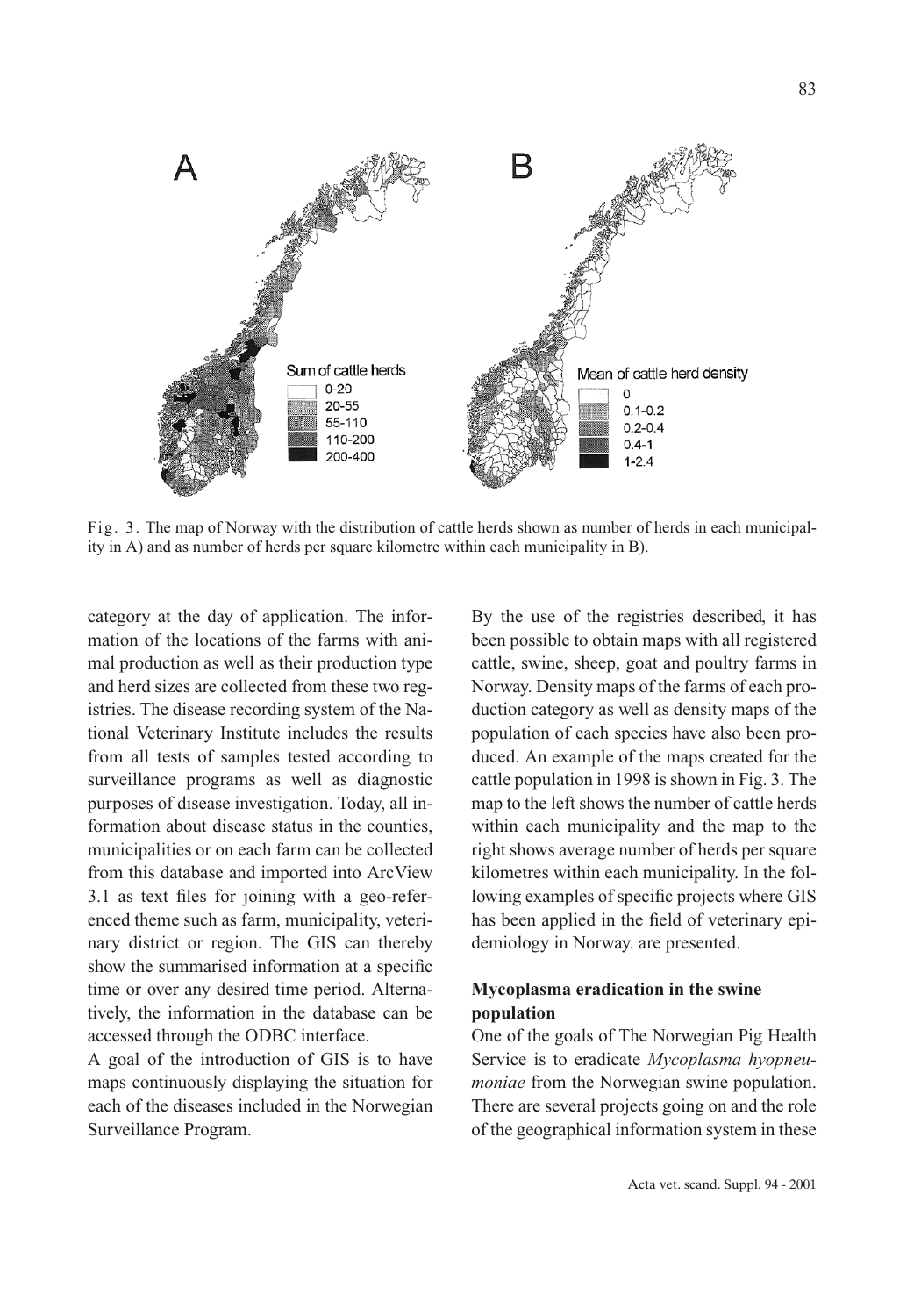projects will be to describe and follow the situation over time. The system also provides a tool to plan the eradication of the disease. The swine population in Norway is built up in a breeding pyramid , where the elite herds are at the top, followed by multipliers, conventional herds, and at the bottom of the pyramid; the slaughter pig herds. The strategy of the eradication program is to try to eradicate one level at a time with the starting point at the top. With a GIS the spatial aspects can be included in the eradication program. To avoid re-infection from nearby herds of another level, the program can identify those herds and help in the planning of further eradication of the disease.

## **Paratuberculosis**

In Norway, Paratuberculosis (PTB) has been considered to be a significant problem in the goat population, whereas PTB in cattle hadn't been diagnosed since 1979. Nevertheless, the fact that Norway claimed to have a PTB free status in the cattle population forced the authorities to start with an active surveillance program to test the cattle population systematically. The surveillance has focused on several risk groups, starting with the imported cattle, thereafter cattle in goat herds with PTB, older cattle, cattle in goat herds and finally a random sample dairy and beef cattle. The GIS has been used to identify the location of all goat herds, goat herds positive for PTB goat herds with cattle. During the test period the GIS has been used to identify the location of sero-positive and bacteriological positive cattle herds and to look for spatial relationship between positive cattle herds and positive goat herds.

# **An outbreak investigation of bovine respiratory syncytial virus in cattle**

In a study of the transmission of epidemic respiratory disease between cattle herds, data from an outbreak of acute respiratory disease associated with BRSV (*Norström et al.* submitted) have been used to map the disease occurrence weekly as well as to provide incidence maps, and most likely clusters. The distances between all herds have been calculated by the use of ArcView 3.1 and will be used in a further study of risk factors, involving spatial factors. It is also planned to create a transmission model of acute respiratory disease and apply it in a GIS.

## **Discussion and conclusions**

A GIS provides significant added value to current routine data that is usually taken into low consideration for either epidemiological or management purposes in veterinary medicine. A GIS considerably increases the efficacy of communication. Management and veterinary service tasks and resources during emergency can be improved with the use of GIS. Description of geographical disease dynamics over time, of risk factors due to spatial relationships as well as the drawing of risk and damage maps become feasible.

The deficiencies in a surveillance system also become more obvious and as a by-product of introduction of GIS, the system of collecting, storing and managing data can be improved. Last but not least, keep in mind: The maps will never be better than the original input data!

#### **References**

- *Briggs DJ and Elliott P:* The use of geographical information systems in studies on environment and health. World Health Statistics quarterly 1995, 48(2): 85-94.
- *Laube P, Stärk KDC and Keller H:* A GIS-based computer program for the region-wide eradication of Enzootic Pneumonia (EP). Proceedings of the 8th International symposium on veterinary epidemiology and economics in Paris in 1997, published in Epidemiologie et sante animale.1997,: 31-32, 12.13.1-12.13.2.
- *Lessard P, L'Eplattenier RL, Norval RAI, Kundert K, Dolan TT, Croze H, Walker B, Irvin AD and Perry BD:* Geographical information systems for